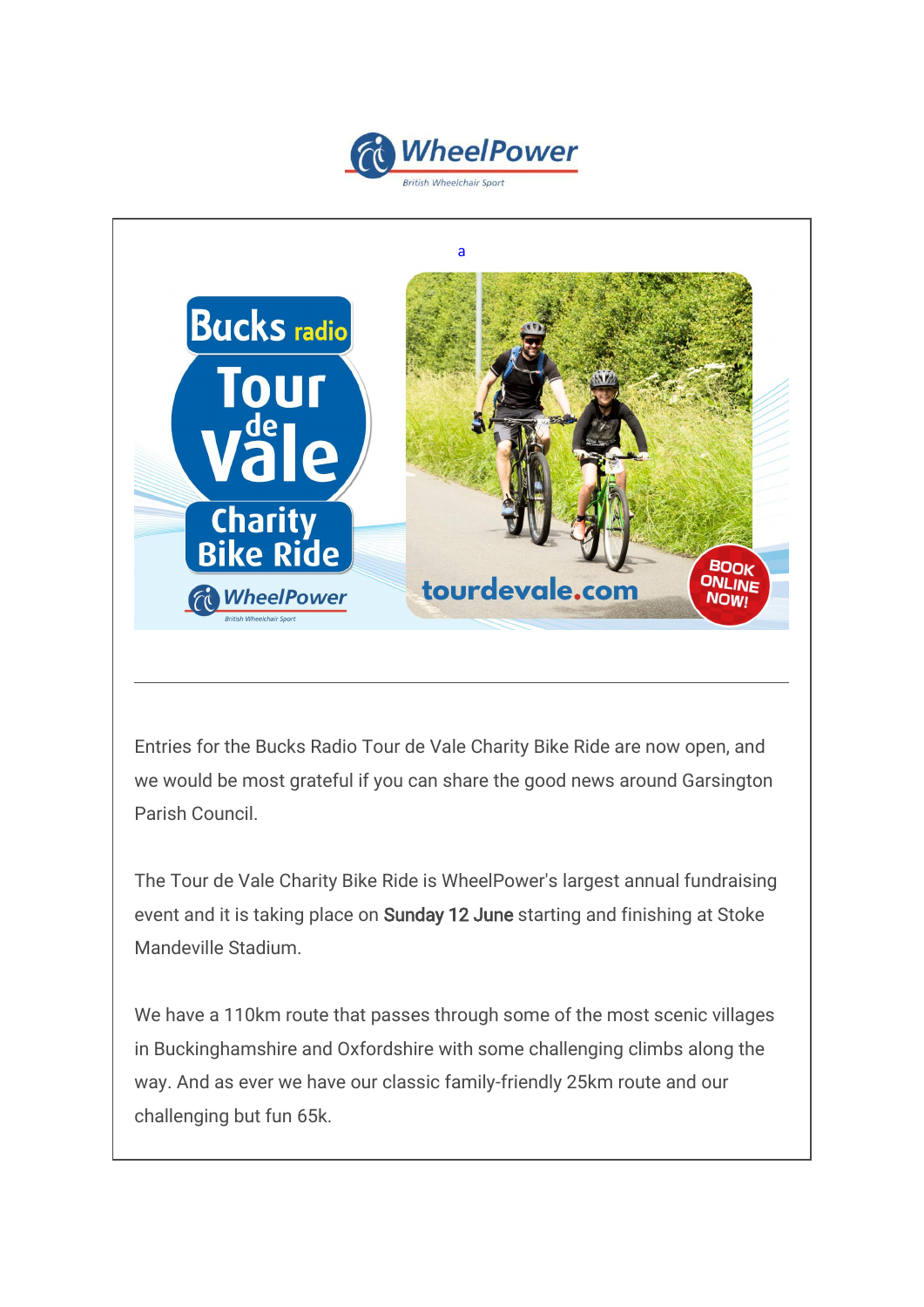Funds raised will help disabled children and adults take part in sport at Stoke Mandeville Stadium, the birthplace of the Paralympic movement.

Enter Online: [Click here](https://wheelpower.us9.list-manage.com/track/click?u=66a2601271dc26069fc468f73&id=7cdfa77341&e=efb47e5cc4) [for the full information and entry form](https://wheelpower.us9.list-manage.com/track/click?u=66a2601271dc26069fc468f73&id=50309f8269&e=efb47e5cc4)

Promote the ride: [Download the poster to share among your parish council](https://wheelpower.us9.list-manage.com/track/click?u=66a2601271dc26069fc468f73&id=c47cab2cb1&e=efb47e5cc4)

Thank you in advance and if you have any questions please don't hesitate to [contact me.](mailto:jo.hall@wheelpower.org.uk)

J. Hall

Jo Hall Tour de Vale Director

[Click here for more information >>](wlmailhtml:%7b0A71E012-0B39-4D1D-B8E7-7E2CBAFADC43%7dmid:/00000723/www.tourdevale.com)